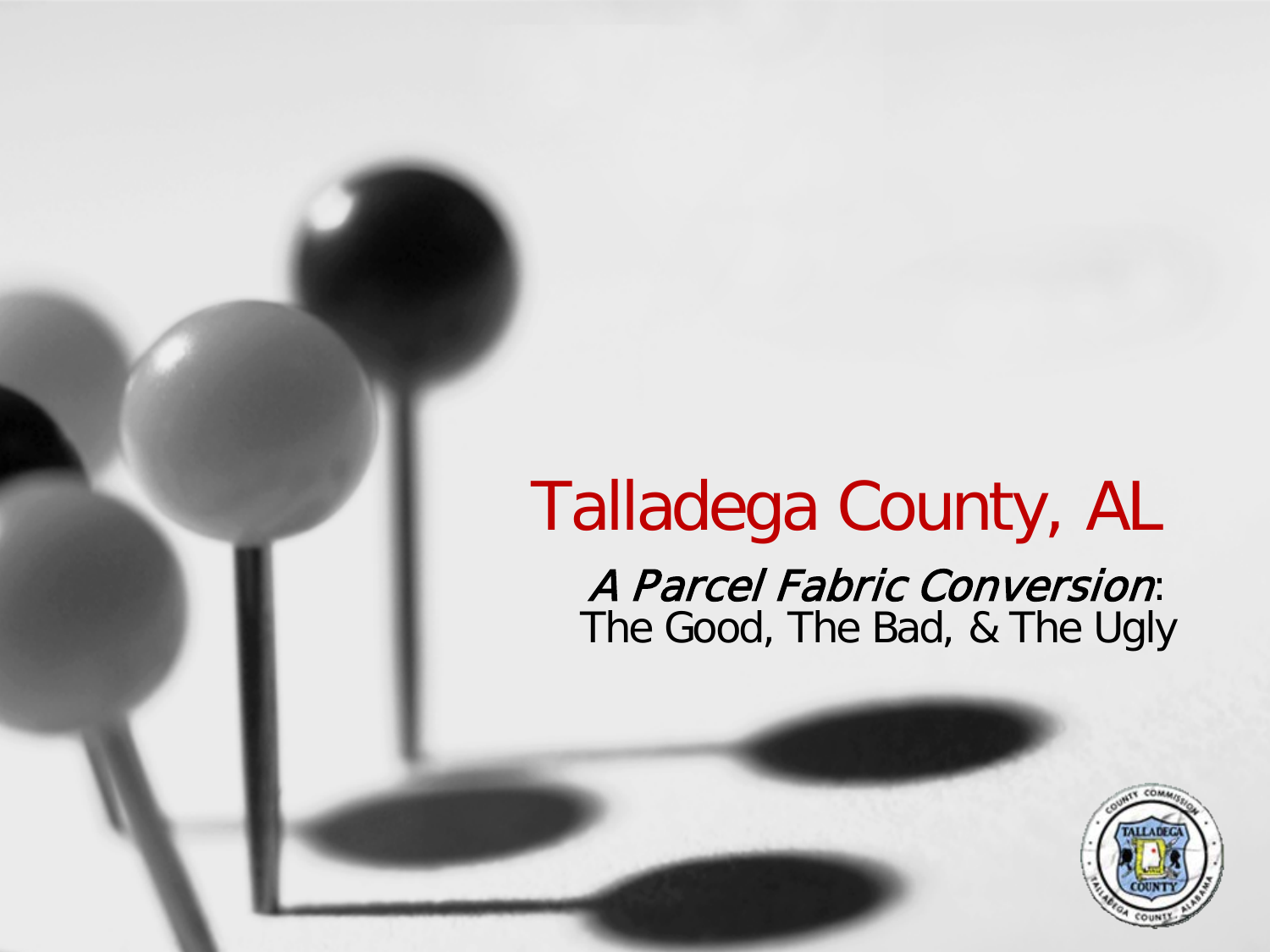

## Talladega County Overview

• World's Fastest Racing Track "Talladega Motor Speedway"



- Approximately 55,000 parcels
- Covering nearly 760 Sq Miles

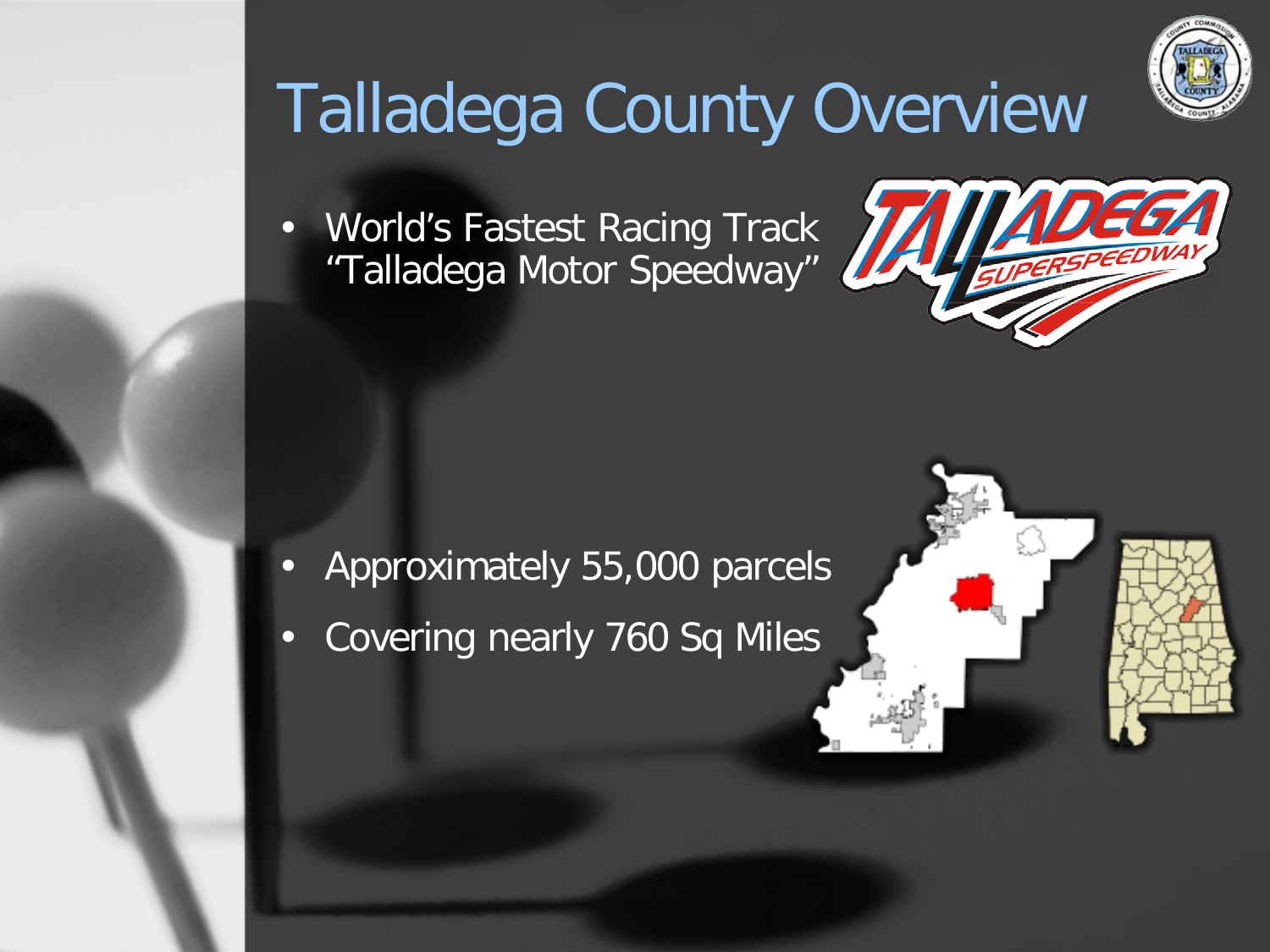



# The "Ugly"

• Data Integrity

#### – NULL Values

**Validate Topology In Specified Area** 

Validate Topology failed.

A failure was detected inside the topology engine. [error id: -2147220465] The value of the subtype code is NULL. [ (class name: talladega vector.SDEADMIN.Parcel Lines, oid: 935154)]

– Holes in Parcel Polygon Feature Class – Missing Attributes to Convert to Fabric

 $\vert x \vert$ 

OK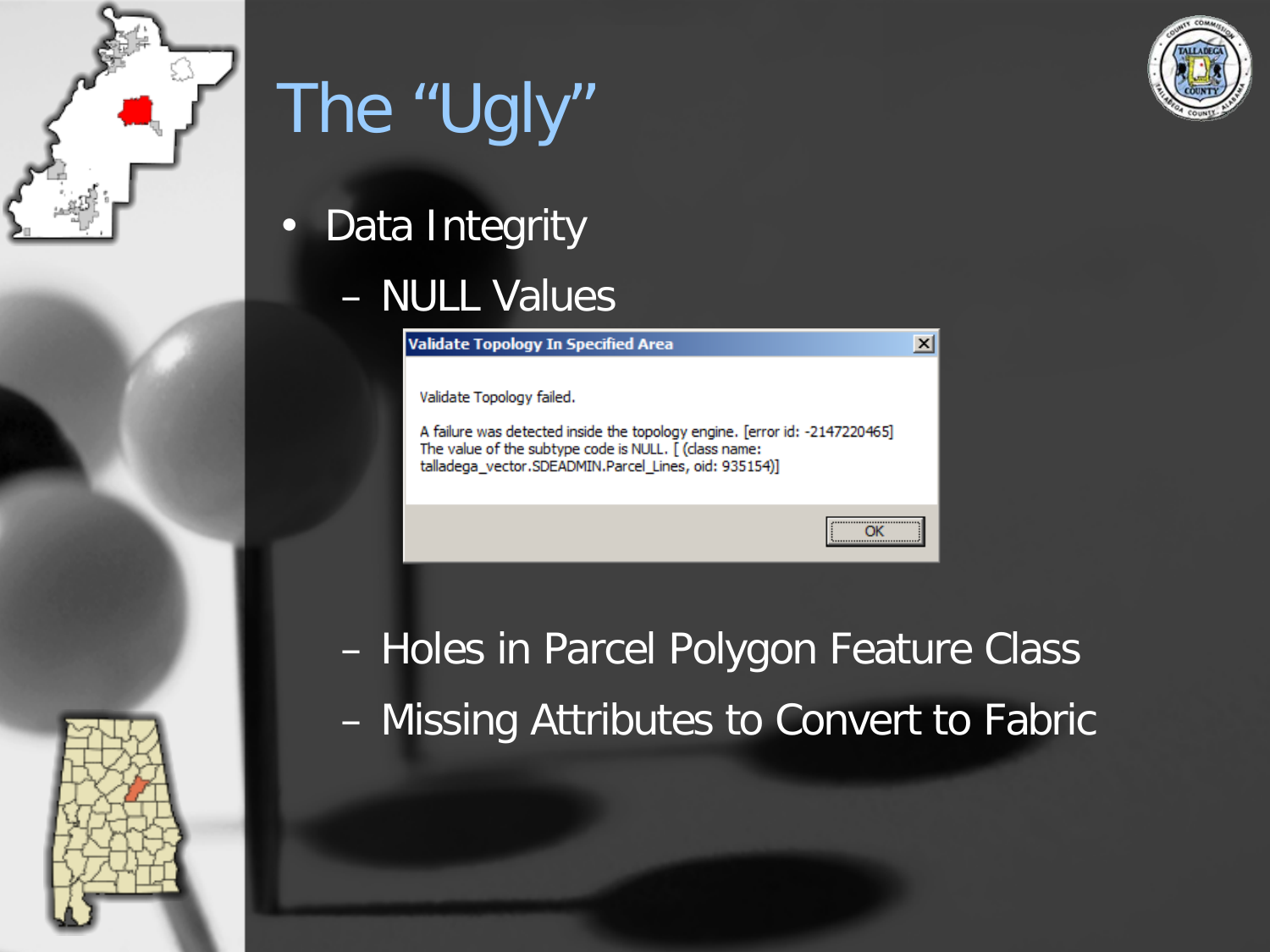

## The "Ugly"



#### – Parcel Fabric Topological Rules & Errors

|                                                   | <b>Layer Properties</b>                                                                                                                     |                   |                | $\vert x \vert$ |
|---------------------------------------------------|---------------------------------------------------------------------------------------------------------------------------------------------|-------------------|----------------|-----------------|
|                                                   | General   Source   Selection   Display   Symbology   Feature Classes   Rules   Errors                                                       |                   |                |                 |
|                                                   | Generate Summary                                                                                                                            |                   | Export To File |                 |
|                                                   | <b>Rule</b>                                                                                                                                 | <b>Errors</b>     | Exceptions     |                 |
|                                                   | Must Be Larger Than Cluster Tolerance                                                                                                       | 136               | Ω              |                 |
|                                                   | Must Be Covered By Boundary Of<br>talladega_vector.SDEADMIN.Parcel_Lines, talla<br>Boundary Must Be Covered By                              | 11757             | 0              |                 |
|                                                   | talladega_vector.SDEADMIN.Parcel_Polygon, t                                                                                                 | 3085              | 0              |                 |
|                                                   | Must Not Self-Overlap<br>talladega vector.SDEADMIN.P<br>Must Not Self-Intersect<br>talladega_vector.SDEAZ<br>Must Not Intersect Or Touch In | 1<br>1            | o<br>o         |                 |
| <b>Reasons for Errors</b>                         |                                                                                                                                             |                   |                |                 |
|                                                   |                                                                                                                                             |                   |                |                 |
| <b>Legacy Conversions</b>                         |                                                                                                                                             |                   | Data Entry     |                 |
| Paper                                             |                                                                                                                                             | <b>Cul de Sac</b> |                |                 |
| Librarian                                         |                                                                                                                                             |                   | <b>ROWS</b>    |                 |
| Geodatabase<br><b>Outsourced Mapping</b><br>Apply |                                                                                                                                             |                   |                |                 |

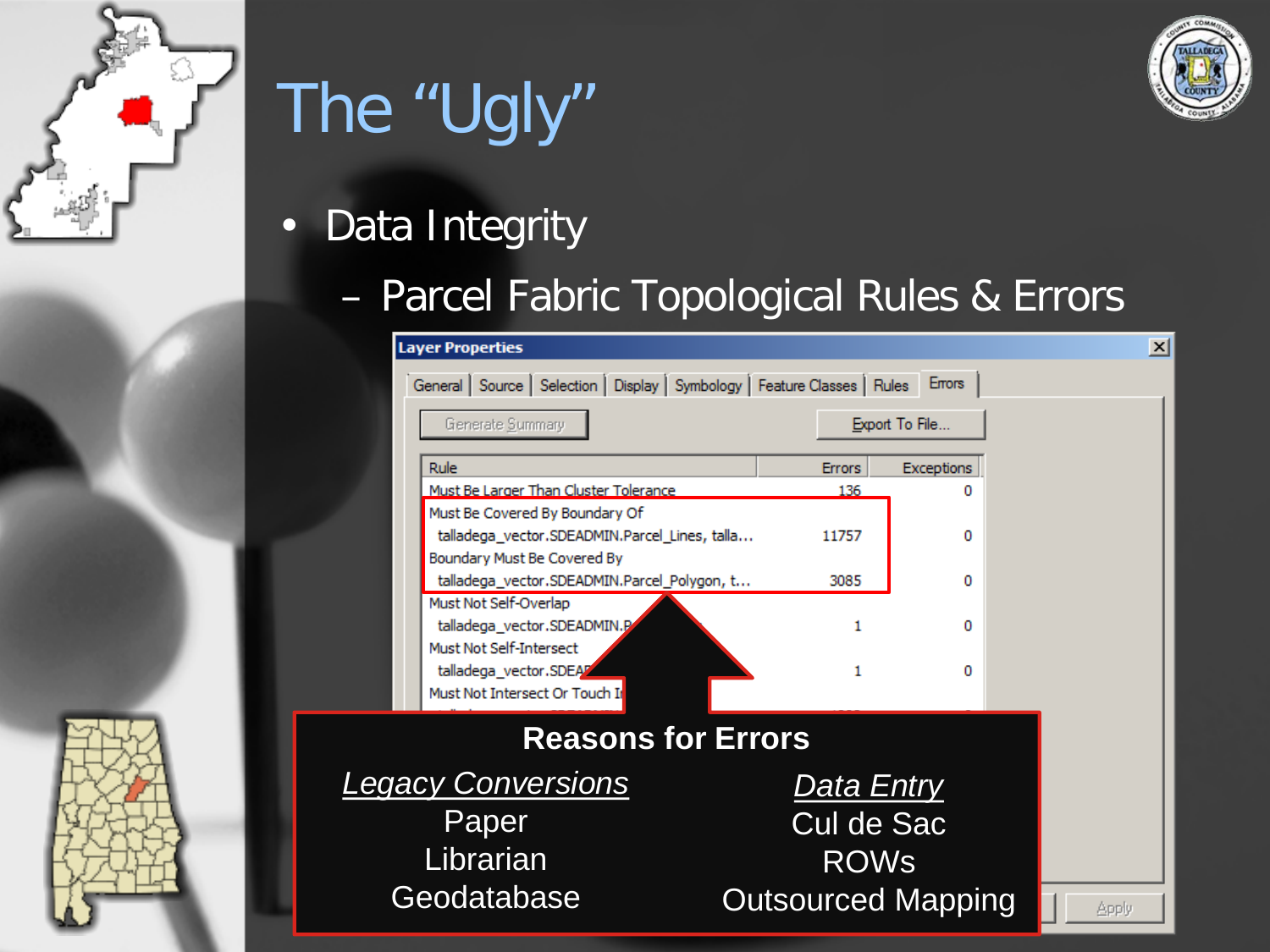

## The "Bad"



- Learning Curve Non GIS Professionals
	- New Tool Bar

Parcel Editor · R G | 4 4 | # F | A 图 F | 图 图 8 | 图 图 图

- New Way of Editing Parcels
- New Mentality of Editing Parcels
	- Parcel Lines No Longer
	- Parcel Polygons are King
- New Terminology
- Split is now Construct from Parent – New & Multiple Ways of Completing Tasks • Joining a Sketch Parcel to the Fabric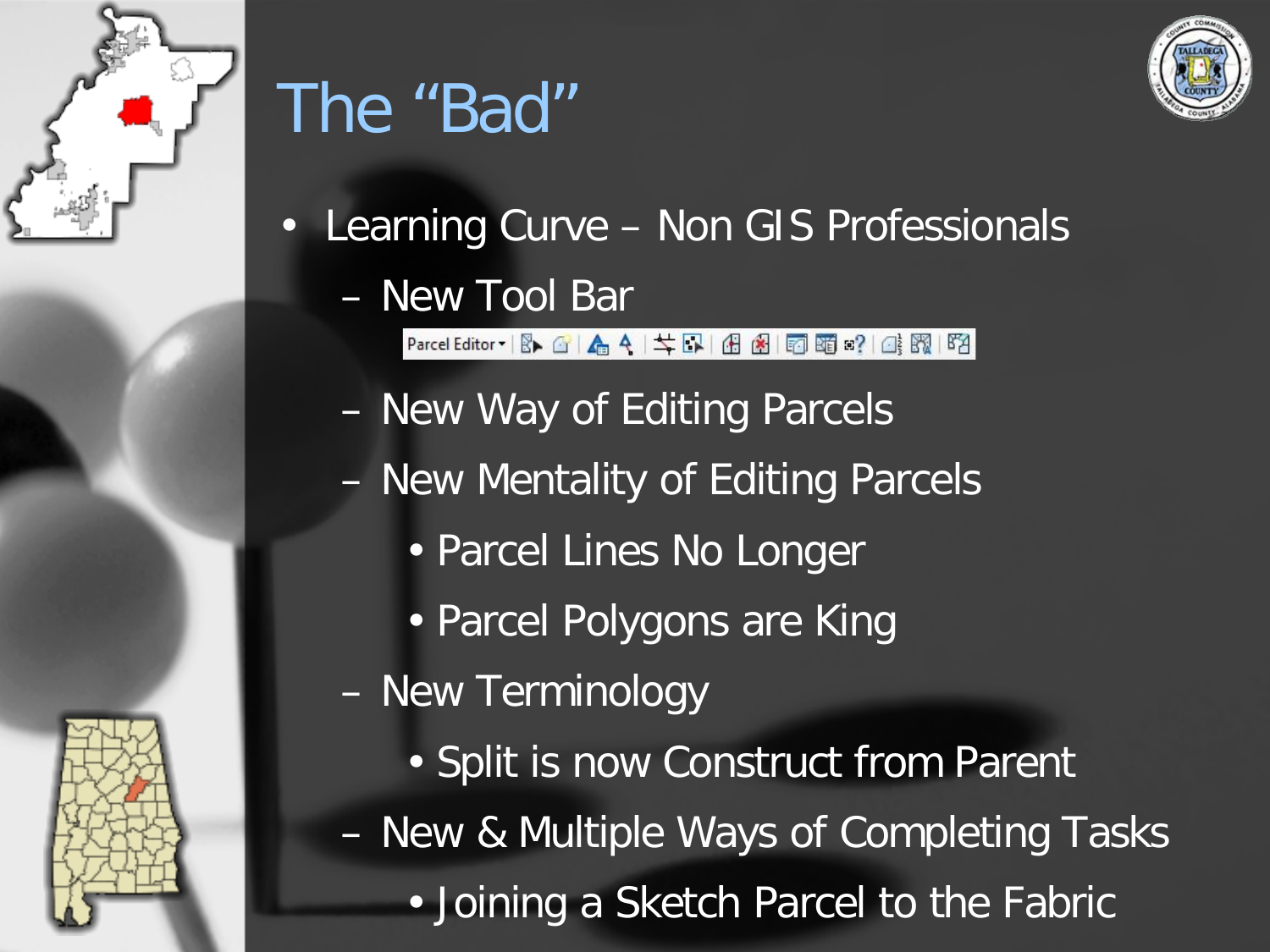

## The "Good"

- Data Integrity
	- Everything Starts with Parcel Polygons
	- Lines & Polygons are ONE
	- Minimizes Data Errors



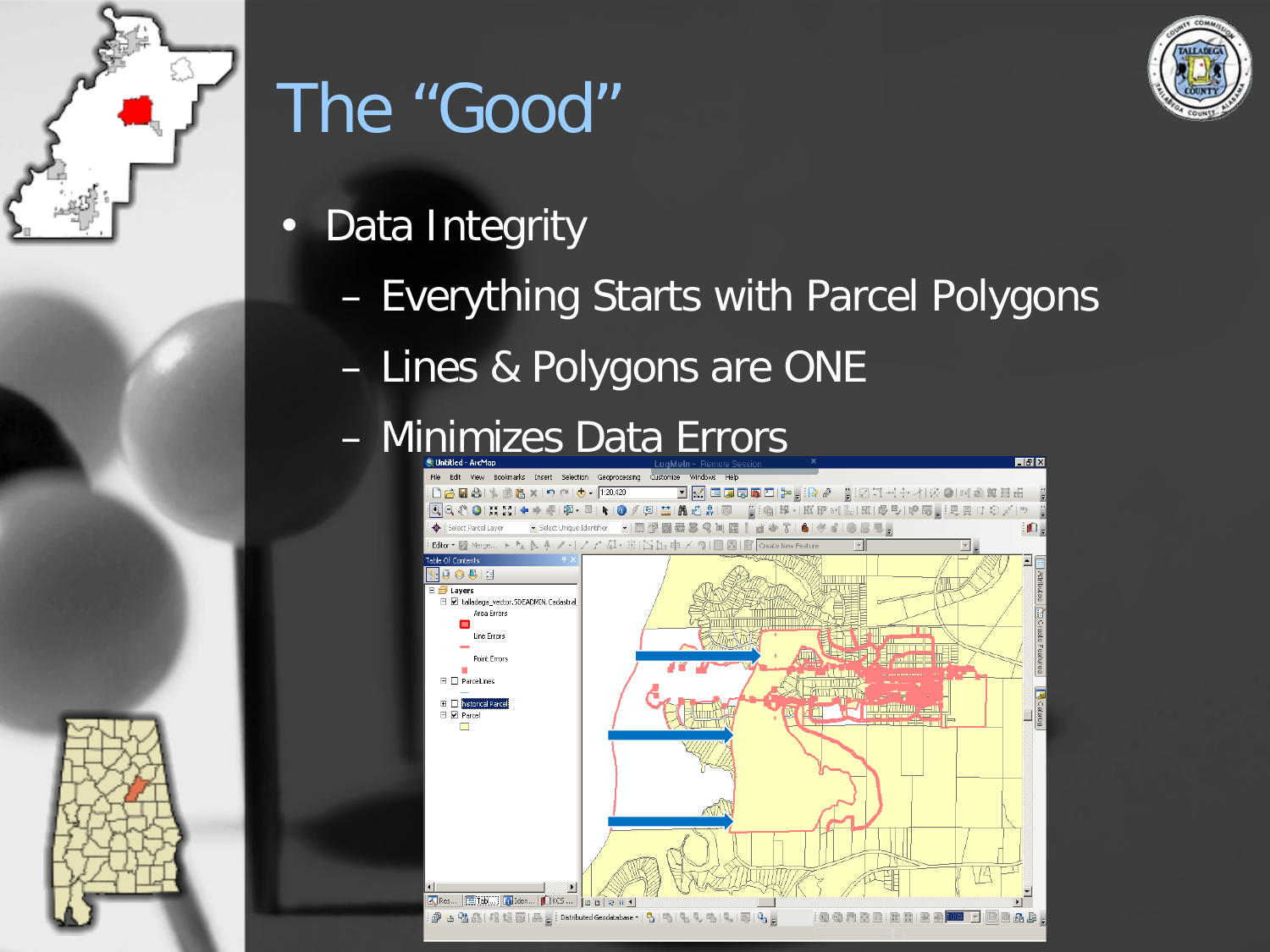

## The "Good"

- Data Integrity
	- Parcels are a Foundation Layer
	- Streamlines Editing
	- "Fabric" Interconnectivity
	- LGIM Availability
	- Historical Tracking
	- Annotation Parcel Courses



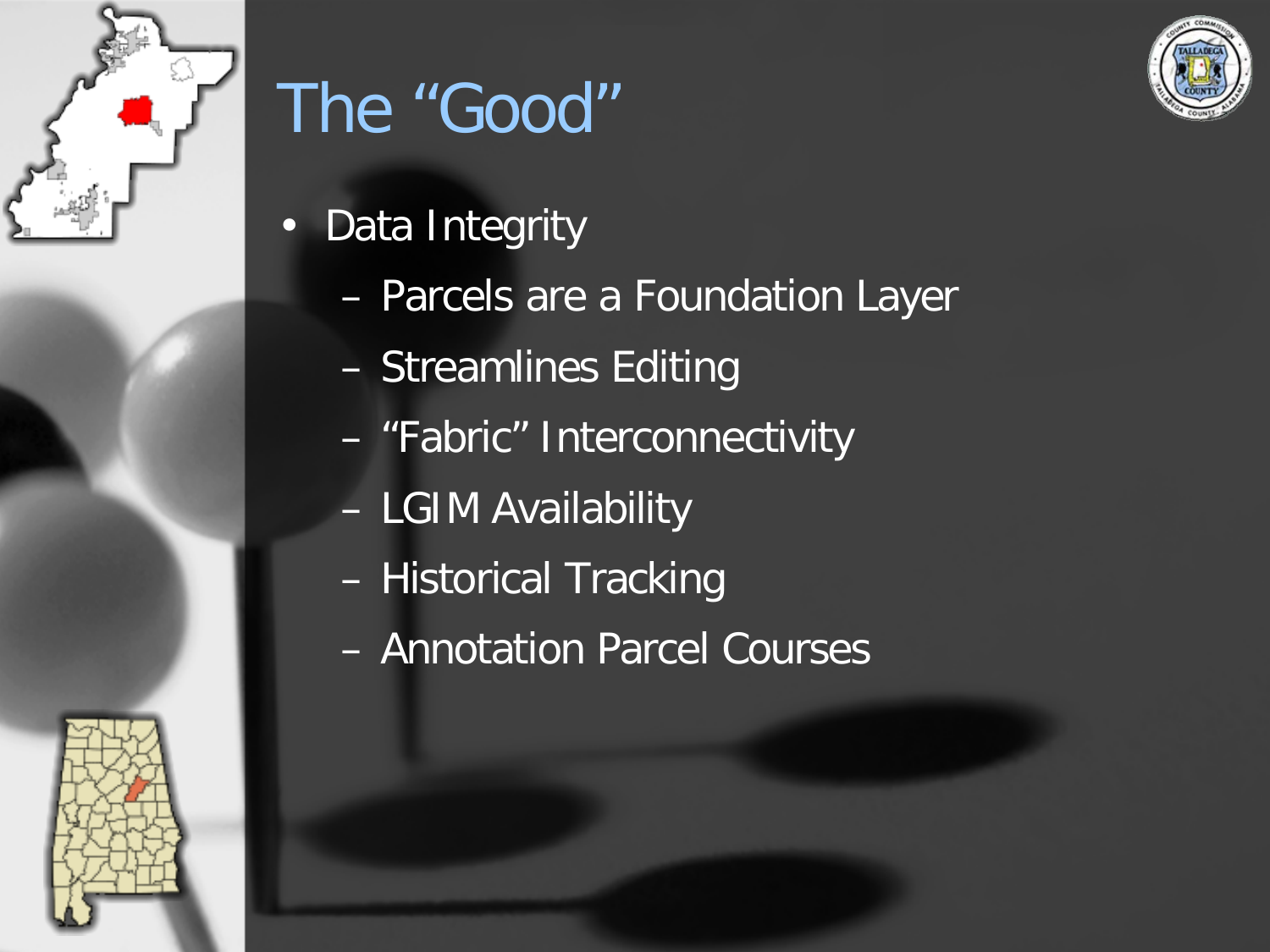

# Wrapping Up

- The "Ugly"
	- Garbage In / Garbage Out
	- Data History Exposed
	- Must Conform to Fabric Topological Rules
	- Data has to be cleaned
	- Time, Time, Time, and/or Money & Time
- The "Bad"
	- New
	- New
	- New

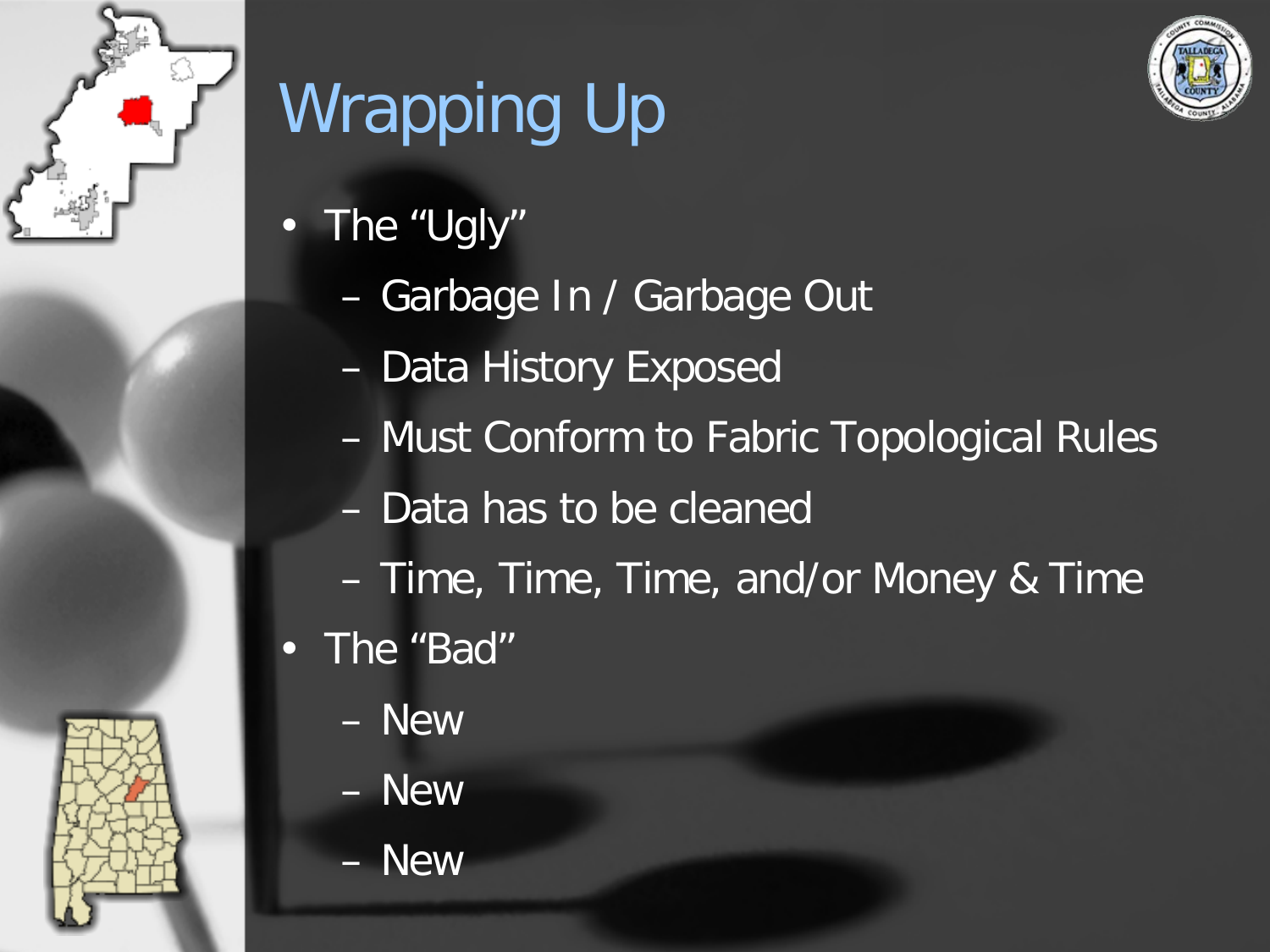

# Wrapping Up

- The "Good"
	- Data Integrity
	- Minimize Data Errors
	- Streamlines & Efficient